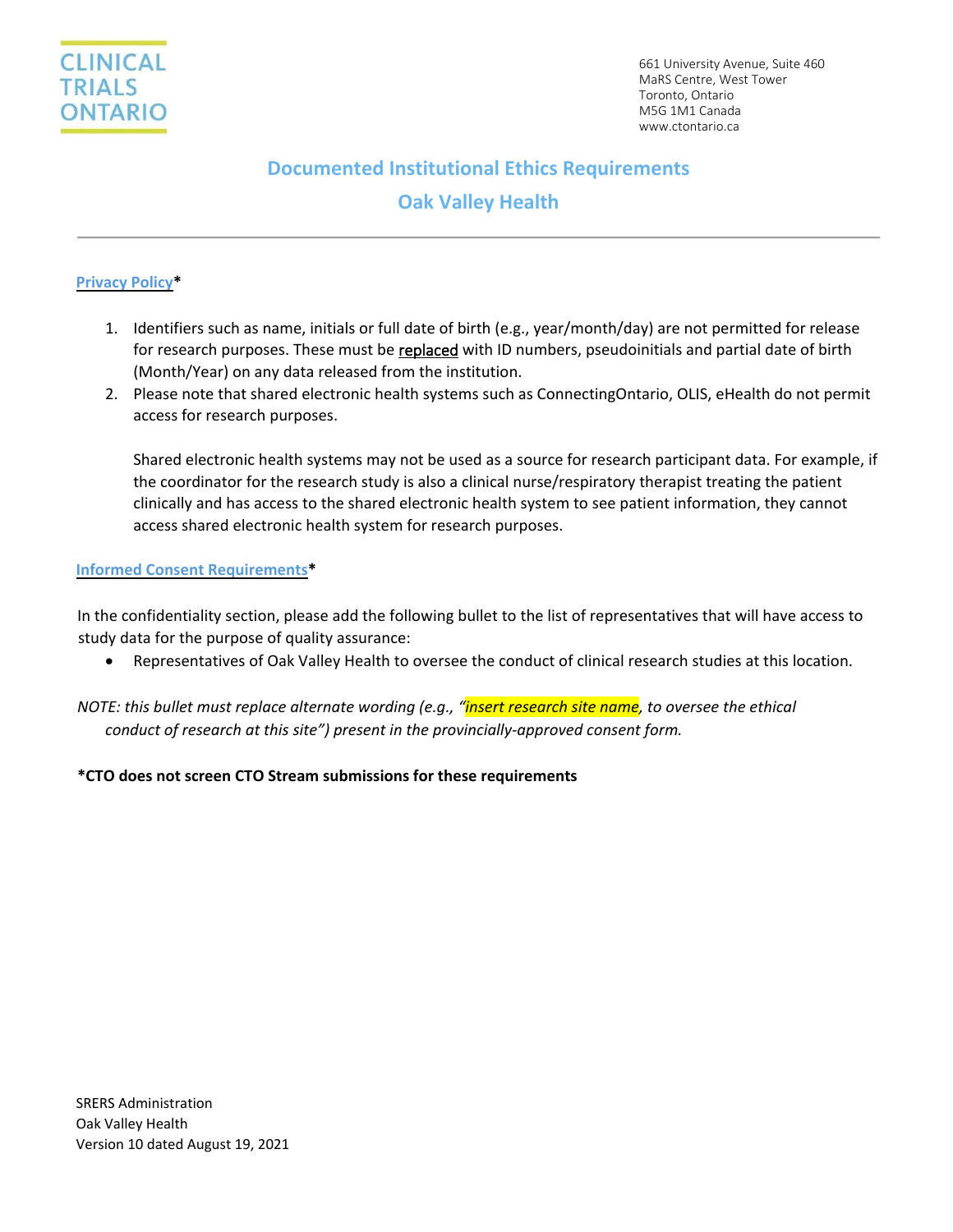

661 University Avenue, Suite 460 MaRS Centre, West Tower Toronto, Ontario M5G 1M1 Canada www.ctontario.ca

### **SRERS Administration – Oak Valley Health**

#### **Reminder: Institutional Research Administration Requirements**

The CTO Streamlined System provides a streamlined approach to research ethics review. Each participating site must ensure that all necessary institutional authorizations and contracts/agreements are in place prior to beginning the research.

#### **Research Training**

All individuals (e.g., investigators, coordinators, and any other personnel conducting research activities including students, trainees, fellows, etc.) involved in research activities at Oak Valley Health (i.e., any involvement at a site, on behalf of a site, with site participants/charts/identifiable data, etc.) are required to complete research training. Please visit the Research Acorn (internal) page for more details.

#### **Impact Assessment (IA)**

If your research study will impact any departments or resources at Oak Valley Health, the study will be required to go through an impact assessment process. Please visit the Research Acorn (internal) page for more details. If you have any questions, please contact Michelle Dimas at [mdimas@msh.on.ca](mailto:mdimas@msh.on.ca) to learn more about this process.

#### **Research Contracts/Agreements**

If the study requires a research contract, this must be in place prior to conducting any research activities. Please contact Michelle Dimas a[t mdimas@msh.on.ca](mailto:mdimas@msh.on.ca) to learn more about this process and if a contract/agreement is needed for your research study.

Please see the Documented Institutional Ethics Requirements (DIER) form for Oak Valley Health's site-specific requirements to be incorporated into your Centre Initial Application. Questions on these requirements can be directed to Michelle Dimas at [mdimas@msh.on.ca.](mailto:mdimas@msh.on.ca)

#### **CTO Stream**

#### **Collaborators:**

The following collaborators must be given a role on all Provincial Initial Application (PIA) forms and Centre Initial Application (CIA) forms.

Email: mdimas@msh.on.ca Role: Institutional Representative

Email: lharper@msh.on.ca Role: Institutional Representative

This access is automatically granted when the Centre Initial Application is created. **When Oak Valley Health is the Provincial Applicant site the research team should immediately create the CIA for Oak Valley Health (right after** 

SRERS Administration Oak Valley Health Version 10 dated August 19, 2021